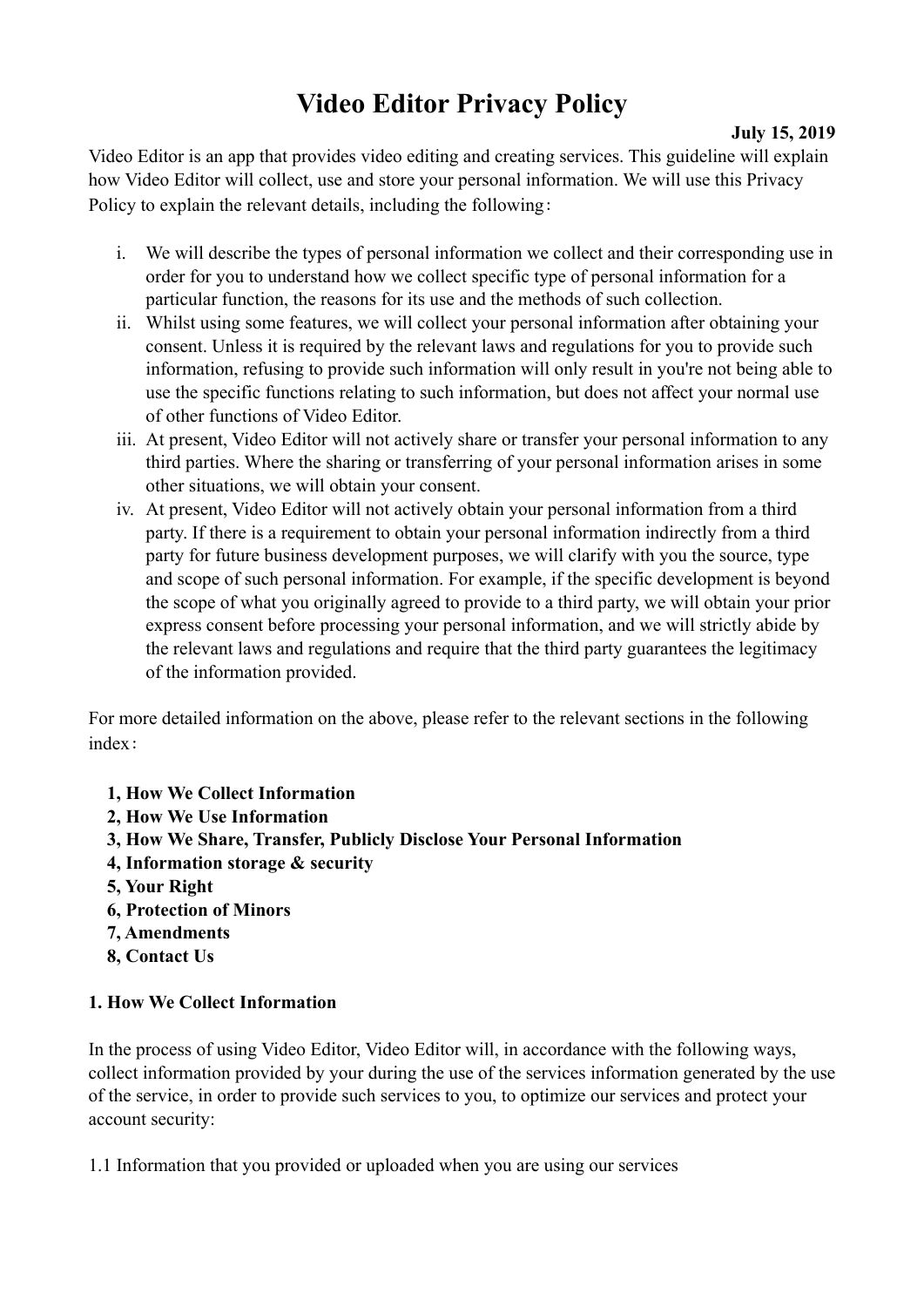When you are using Video Editor, such as import / edit videos, in-app purchase, subscribe Pro, feedback or take part in online activities, we will collect your information including photos or videos you used, APPID, subscribe information, payment information and personal information needed by activities. We will use this information to meet your requirements, provide you with relevant products or services or achieve anti-fraud purposes.

# 1.2 The information we obtained when you are using our services

In order to help you better use our products or services, we may collect and use your relevant information when you are using Video Editor. The data we collect depends on the context of your interactions with Video Editor, the choices you make including your privacy settings and the products and features you use. The data we collect can include the following's/API/JS code version, browser, Internet service provider, IP address, platform, timestamp, application identifier, application version, application distribution channel, independent device identifier, iOS ad identifier (IDFA), Android ad master identifier, network card (MAC) address, and international mobile device identification code (IMEI) The equipment model, the terminal manufacturer, the terminal device operating system version, the session start/stop time, the location of the language, the time zone and the network state (Wi-Fi and so on), the hard disk, the CPU, and the battery use, etc.

The information you provide will continue to be used by us during your use of the service.

# **2. How We Use Information**

Subject to applicable laws and regulations or agreements with users, we may use the collected information in the following ways. If we use your information for purposes beyond the following purposes, we will explain to you again and ask for consent.

2.1 To provide you with our services

We use your personal information to provide and support the Service. As part of providing the Service we may send you service announcements, technical notices, updates, security alerts and support-related messages through the Service or by email. We may also communicate with you in response to your support requests, questions or feedback.

2.2 To meet your personal need

We use the information we collected to carry out internal data analysis and research based on feature tags, and providing more accurate and personalized services and content.

# 2.3 Product development and optimization

We use the information we collect to better understand your interests and the Service, make improvements to the Service and to develop new features and services. When our systems have malfunctions, we will record and analyze the information generated when the system crashes, so as to further optimize our services

#### 2.4 To ensure security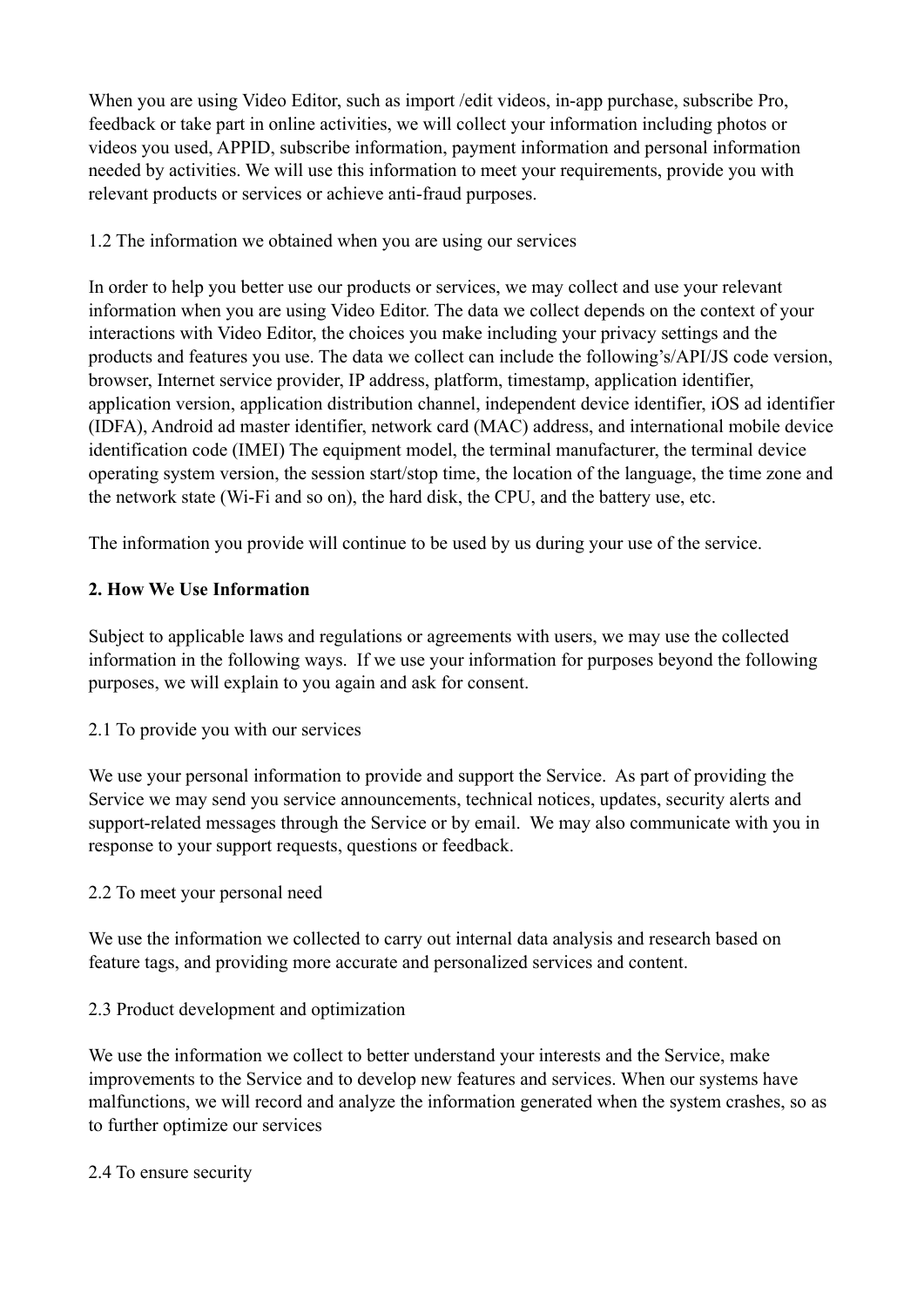We will use your information for identity authentication, safety precautions, anti-fraud monitoring, storage and backup, customer safety service and other applications.

# 2.5 Push notifications

When you use our services, we may send emails, text messages, news or push notifications to you. You may follow the relevant notice to unsubscribe on the device.

2.6 To recommend ads, news etc. that you may be interested in to you.

2.7 To evaluate and improve the effect of ads and other promotions in our services.

# **3. How We Share, Transfer, Publicly Disclose Your Personal Information**

# 3.1 Share

We will not share your personal information with any company, organization or individual other than Video Editor, except:

- (1) We may share your personal information with your explicit consent: After granting your explicit consent, we will share your personal information with other parties.
- (2) In accordance with relevant laws and regulations or the requirements of government mandatory, we may share your personal information outside of Video Editor.
- (3) Share with our affiliates: We may share your personal data with our affiliates. We only share the necessary personal information and are bound by the purposes stated in this Privacy Policy. If affiliates want to change the purpose of personal information processing, they will ask for your consent again
- (4) We may share your personal information with the authorized partners: For the purpose stated in this policy, some of our services will be provided by the authorized partners. We may share your personal information with our partners, to provide better customer service and user experience. For example, companies we've hired to provide data analytical services may need to collect and access to personal data to provide those functions. In such cases, these companies must abide by our data privacy and security requirements.

# 3.2 Transfer

We will not transfer your personal information to any company, organization or individual, except:

- (1) Transferring with your explicit consent: After obtaining your explicit consent, we may transfer your personal information to other parties
- (2) During merger, acquisition or bankruptcy liquidation, if the transfer of personal information is involved, we will require the new company or organization holding your personal information to continue to be subject to this policy; otherwise, we will ask the company or organization to seek for permission from you.

# 3.3 Public disclosure

We will only publicly disclose your personal information in the following circumstances: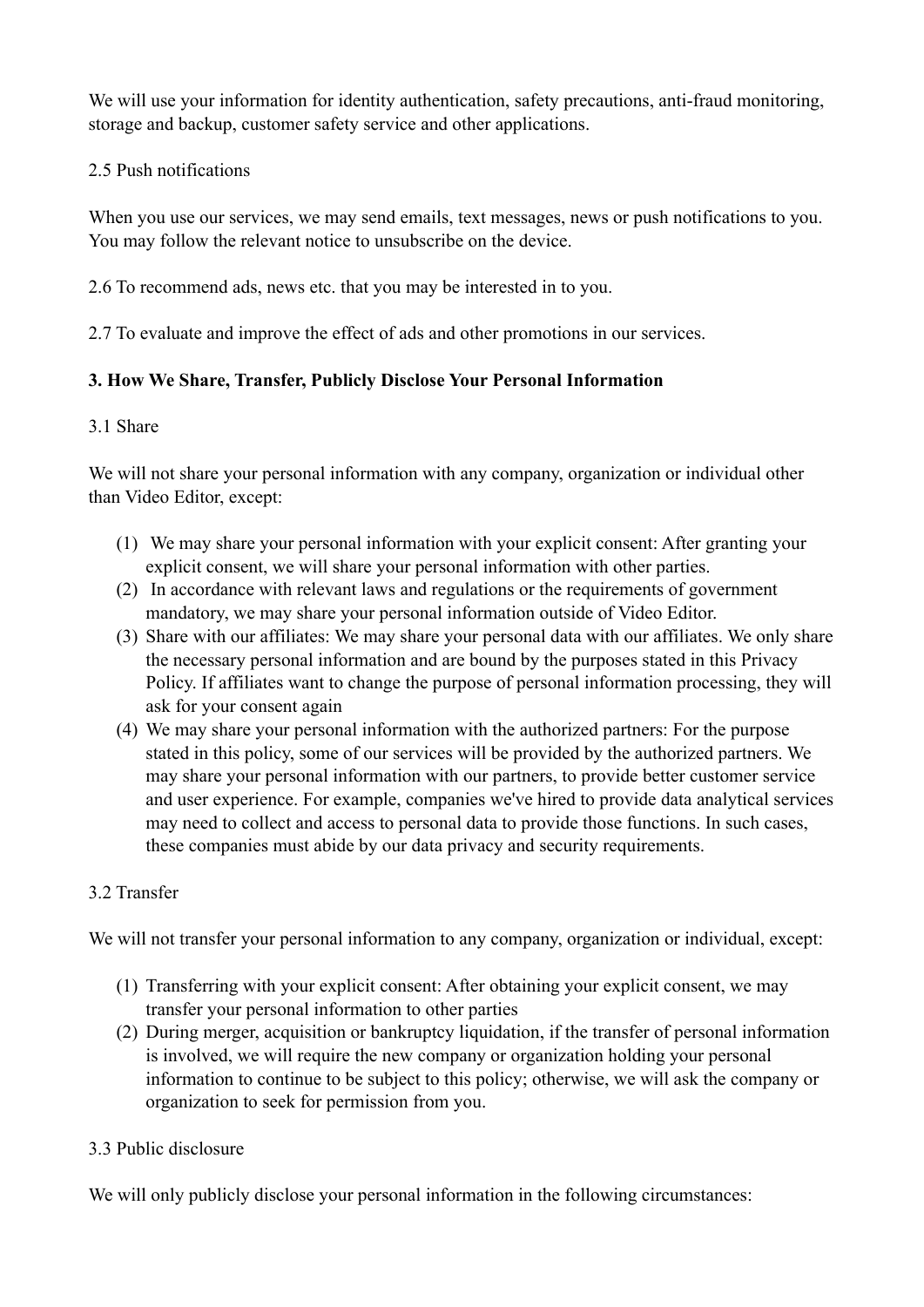- (1) When with your explicit consent;
- (2) When we need to disclosure based on legal requirements: As required by laws, legal procedures, lawsuits or mandatory requirements of government authorities, we may publicly disclose your personal information.

#### **4. Information storage & security**

#### 4.1. Where Information is Stored

We will act in accordance with laws and regulations and store personal information collected within the territory in China.

#### 4.2. The Duration Storing Information

In general, we will keep your personal information for the length of time needed to fulfill any of the applicable purposes of use described in this Privacy Policy; or to comply with applicable laws and regulations.

In the event when we cease our products or services, we will notify you in the forms of push notifications, announcements, etc., and delete your personal information within a reasonable period of time.

#### 4.3. Information Security

We use a variety of industry-standard technologies and procedures to help protect your personal information from unauthorized access, use, or disclosure. However, the security risk is inherent in all information technology. Thus, while we use reasonable efforts to protect your personal information, we cannot guarantee its absolute security. If you believe the security of the Service or your personal information has been compromised, contact us immediately.

In the case of information leakage or other incidents involving information security, we will initiate contingency plans to prevent the wide spread of security incidents and inform you in the form of push notifications and announcements.

#### **5. Your Rights**

In accordance with China's relevant laws, regulations, standards, and common practice in other countries and regions, we guarantee that you exercise the following rights to your personal information:

#### 5.1 Withdraw Permission

You can change your consent for Video Editor at any time you like in the system settings. We will no longer process your personal information when you withdraw your consent. However, your decision to withdraw your consent will not affect the processing of personal information previously carried out on the basis of your consent.